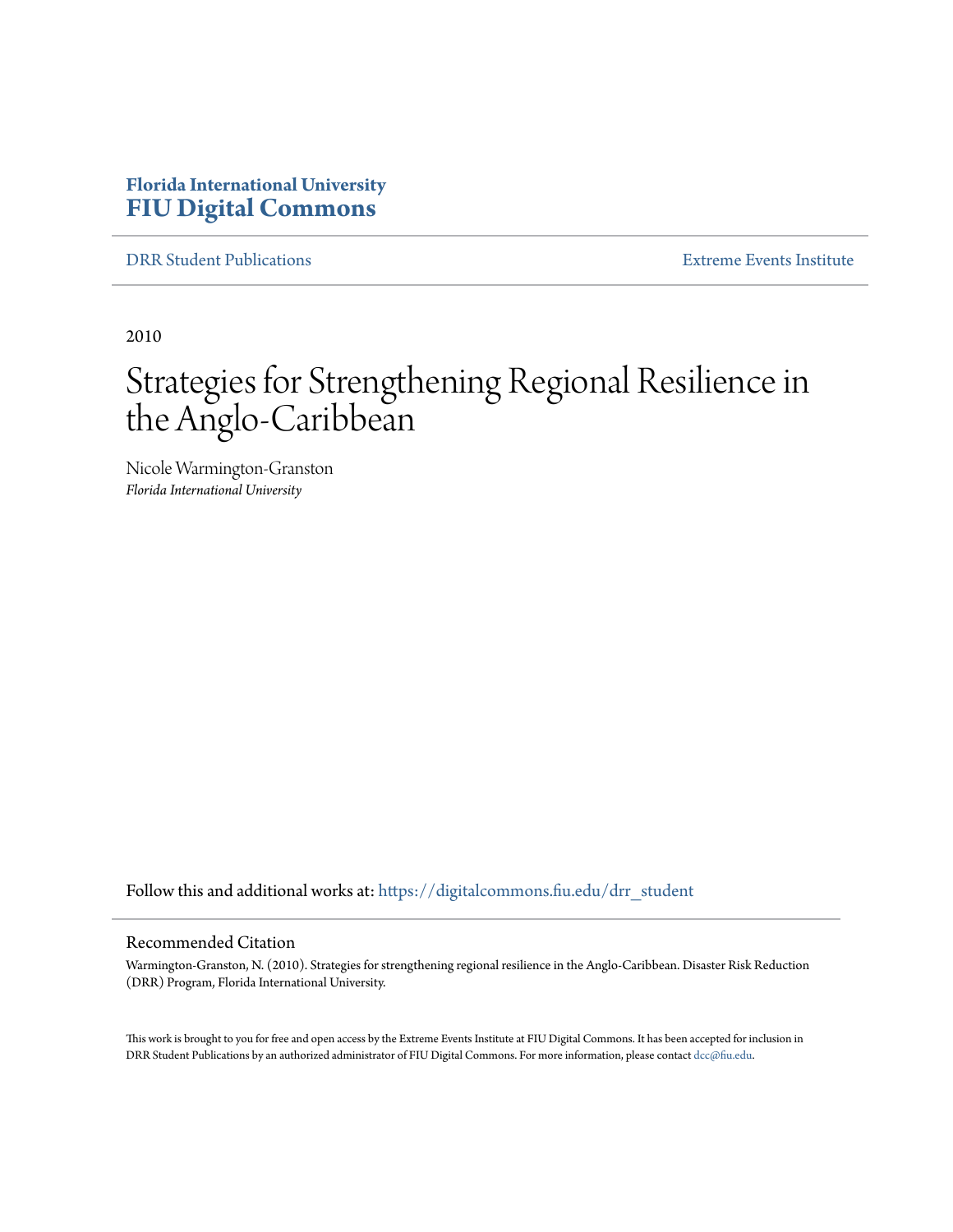## **STRATEGIES FOR STRENGTHENING REGIONAL RESILIENCE IN THE ANGLO-CARIBBEAN**

Nicole Warmington-Granston

Disaster Risk Reduction Program Florida International University

2010

Submitted to: Dr. Richard S. Olson Dr. Juan Pablo Sarmiento Dr. Gabriela Hoberman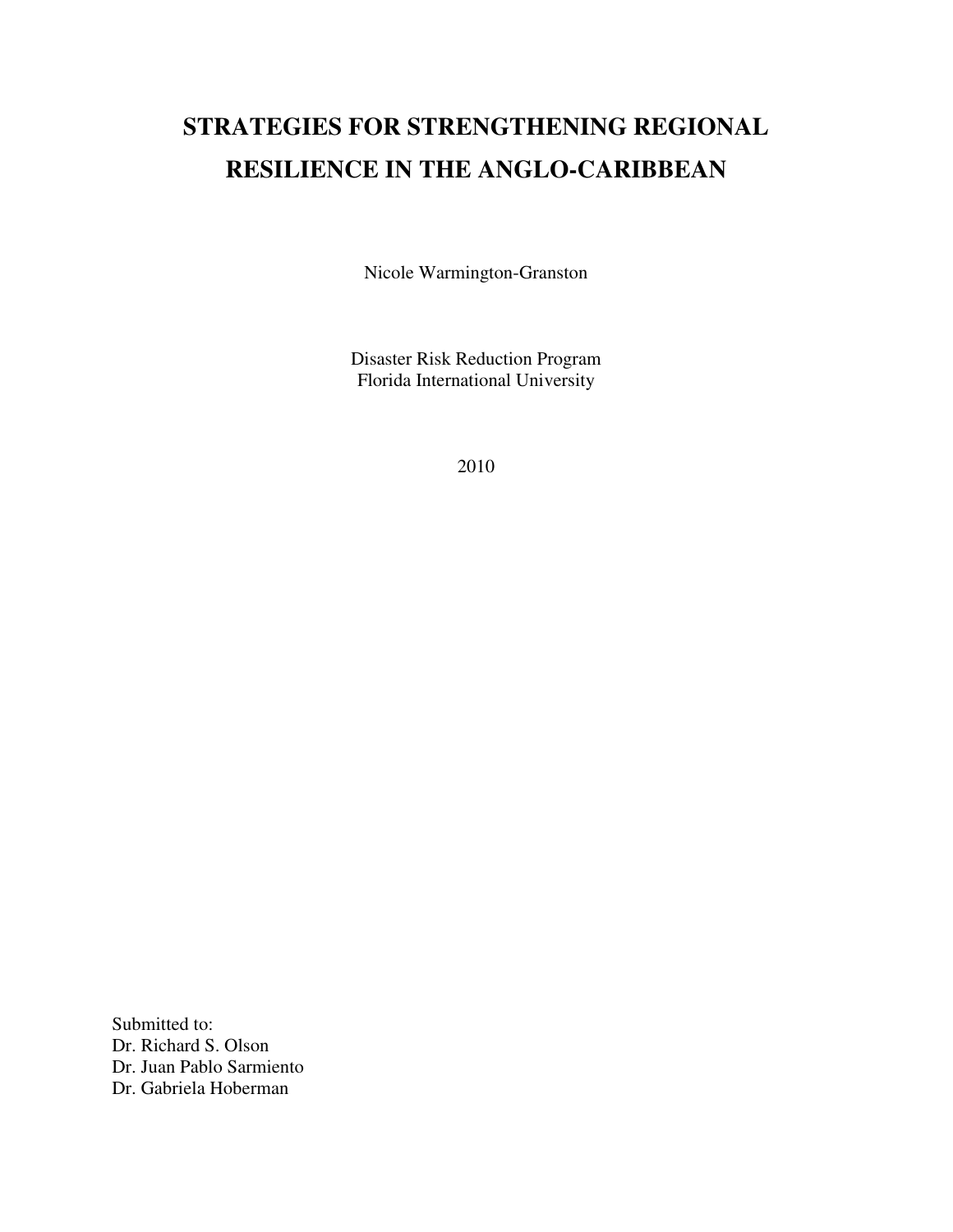#### *Introduction*

 $\overline{a}$ 

The Anglo-Caribbean is highly susceptible to natural disasters. The most frequent are those associated with hydrometeorological and geological hazards. As a result, the Caribbean Community (CARICOM), the Anglophone Caribbean's major association, which provides a forum for the sharing of formal and informal decision-making to enrich mutual trust and cooperation<sup>1</sup>, believed it necessary to form a body to coordinate approaches managing the effects of these hazards. With the formation of the Caribbean Disaster Emergency Response Agency (CDERA), that regional intergovernmental agency, in September 1991, the Anglo-Caribbean recognised that there was the need to pool resources so as to provide "immediate and coordinated response to any disastrous event affecting any Participating State."<sup>2</sup>

Since then the agency has changed its name to the Caribbean Disaster Emergency Management Agency (CDEMA) and has expanded its role to include such activities as the sharing of disaster management information and the establishment and maintenance of methods of disaster mitigation. In other words, CDEMA "seeks to reduce the risk and loss associated with natural and technological hazards and the effects of climate change to enhance regional sustainable development."<sup>3</sup> These activities should enhance resilience, which is "the ability of a system, community or society exposed to hazards to resist, absorb, accommodate to and recover

<sup>1</sup> Heywood, Andrew. 1999. *Political Theory-An Introduction*, pp. 110-111

<sup>&</sup>lt;sup>2</sup> Caribbean Disaster Emergency Management Agency (CDEMA). n.d. 'History'. http://www.cdema.org/aboutus/history.html, (4 May 2010).

<sup>&</sup>lt;sup>3</sup> CDEMA. n.d. 'What is CDEMA?' http://www.cdema.org/about-us/whats-is-cdema.html, (4 May 2010).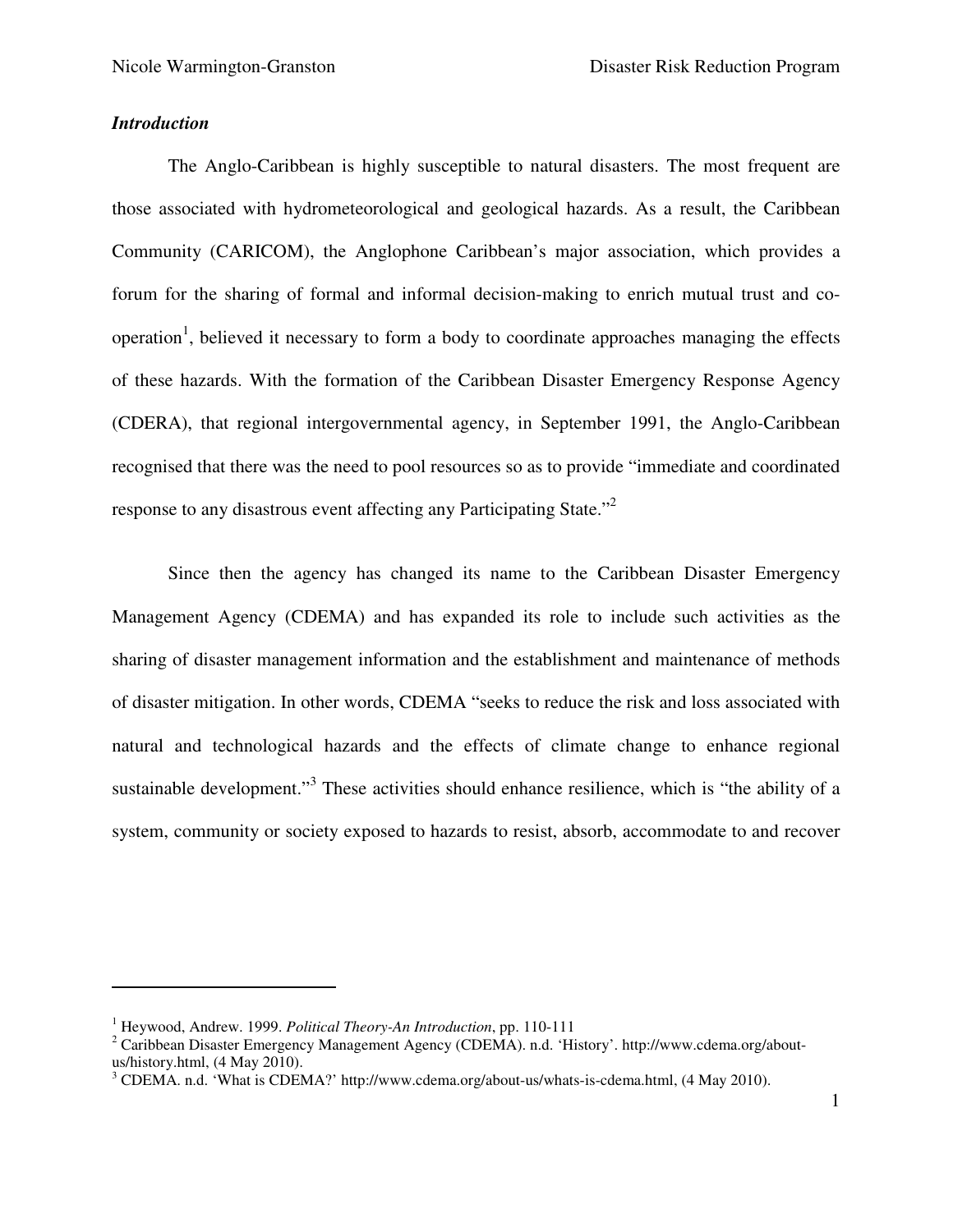from the effects of a hazard in a timely and efficient manner, including through the preservation and restoration of its essential basic structures and functions."<sup>4</sup>

#### *CCRIF*

 $\overline{a}$ 

While CDEMA has proved effective in enhancing the region's knowledge and understanding of disaster risk management and has provided the technical tools necessary to reduce risks and losses associated with natural and technological hazards, there seems to be limited focus on the "use of financial instruments that share/hedge the economic risks before losses occur."<sup>5</sup> Recognizing this limited capacity, CARICOM, in conjunction with the Caribbean Development Bank (CDB), the Governments of the United Kingdom, France, Canada, Japan, Ireland and Bermuda, and the World Bank, established a risk pooling facility called the Caribbean Catastrophe Risk Insurance Facility (CCRIF).<sup>6</sup> The CCRIF is a Risk Transfer and Financing component of the Disaster Risk Management (DRM) Framework.

The CCRIF is the first of its kind.<sup>7</sup> The regional disaster pooled insurance establishment "is designed to limit the financial impact of catastrophic hurricanes and earthquakes to Caribbean governments by quickly providing short term liquidity when a policy is triggered."<sup>8</sup> Thus, it is meant to supply Anglo-Caribbean states with affordable risk financing that "pool natural disaster

5 Disaster Management Center, University of Wisconsin-Madison. 2009. *Disaster Risk Reduction: DD04 – Study* 

<sup>4</sup> International Strategy for Disaster Reduction (ISDR). 2009. **'**UNISDR Terminology on Disaster Risk Reduction**'**. http://www.unisdr.org/eng/library/lib-terminology-eng.htm, (4 May 2010).

*Guide and Course Text*. Madison, Wisconsin: Board of Regents of the University of Wisconsin System, pp. 56. <sup>6</sup> The Caribbean Catastrophe Risk Insurance Facility (CCRIF). n.d. 'About Us'. http://www.ccrif.org/content/aboutus, (18 June 2010).

 $^7$  Huliq. 2 June 2007. 'The World Bank's Caribbean Catastrophe Risk Insurance Facility (CCRIF) becomes operational June 1'. http://www.huliq.com/23416/the-world-banks-caribbean-catastrophe-risk-insurance-facilityccrif-becomes-operational-june-1 , (18 June 2010).

<sup>&</sup>lt;sup>8</sup> CCRIF. n.d. 'About Us'. http://www.ccrif.org/content/about-us, (18 June 2010).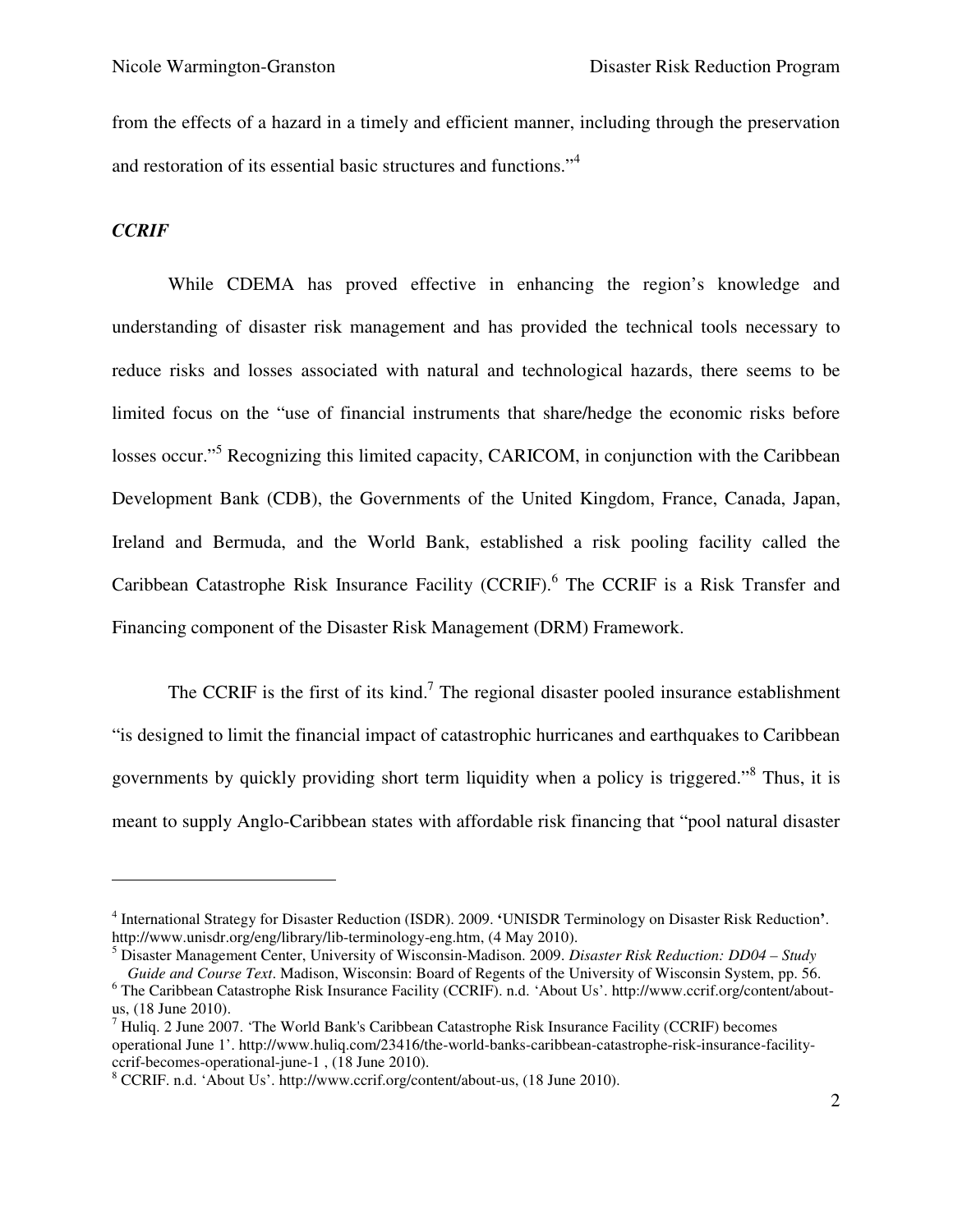risks [and] reduces the cost of insurance."<sup>9</sup> Payments are triggered by catastrophic natural disaster events and are based on complex risk models that draw their information from historical hurricane and earthquake data.<sup>10</sup> The CCRIF could be described as *market insurance*, or more specifically, a *business interruption insurance*, which provides immediate liquidity that is geared towards the survival of the affected state during the rehabilitation and recovery period.<sup>11</sup> It is not meant to provide long-term financing and is only used to fill in "the gap between immediate response aid and long-term redevelopment."<sup>12</sup> Thus, the question remains as to whether pay-outs from the CCRIF resulted in enhancing resilience. One seeks to determine whether this short term assistance laid the foundation for recovery in an efficient and timely manner, and whether it contributed to the preservation of the state's basic functions and structures.

Since its launch on 1 June 2007, CCRIF has made pay-outs on four occasions:<sup>13</sup>

- 1. *Dominica*: The 29 November 2007 earthquake triggered a pay-out of nearly US\$528,021.
- 2. *St. Lucia*: The 29 November 2007 earthquake triggered a pay-out of nearly US\$473,497.32.
- 3. *The Turks and Caicos Islands*: In 2008, Hurricane Ike triggered a pay-out of US\$6.3 Million.

<sup>11</sup> Information and Communication Technology for Development. 20 July 2009. 'Caribbean Catastrophe Risk Insurance Facility'. http://www.caricomict4d.org/internal--caricom-secreatariat-left-side-menu-220/76-external- regional/109-caribbean-catastrophe-risk-insurance-facility.html, (18 June 2010); Disaster Management Center, University of Wisconsin-Madison. 2009. *Disaster Risk Reduction: DD04 – Study Guide and Course Text*. Madison, Wisconsin: Board of Regents of the University of Wisconsin System, pp. 134.

<sup>12</sup> CCRIF. n.d. 'Frequently Asked Questions', http://www.ccrif.org/faq, (18 June 2010).

<u>.</u>

<sup>&</sup>lt;sup>9</sup> Information and Communication Technology for Development. 20 July 2009. 'Caribbean Catastrophe Risk Insurance Facility'. http://www.caricomict4d.org/internal--caricom-secreatariat-left-side-menu-220/76-external- regional/109-caribbean-catastrophe-risk-insurance-facility.html, (18 June 2010).

<sup>10</sup> CCRIF. 2008. *The Caribbean Catastrophe Risk Insurance Facility: Annual Report 2007-2008*, Cayman Islands: The Caribbean Catastrophe Risk Insurance Facility, pp. 8.

 $13$  Ibid.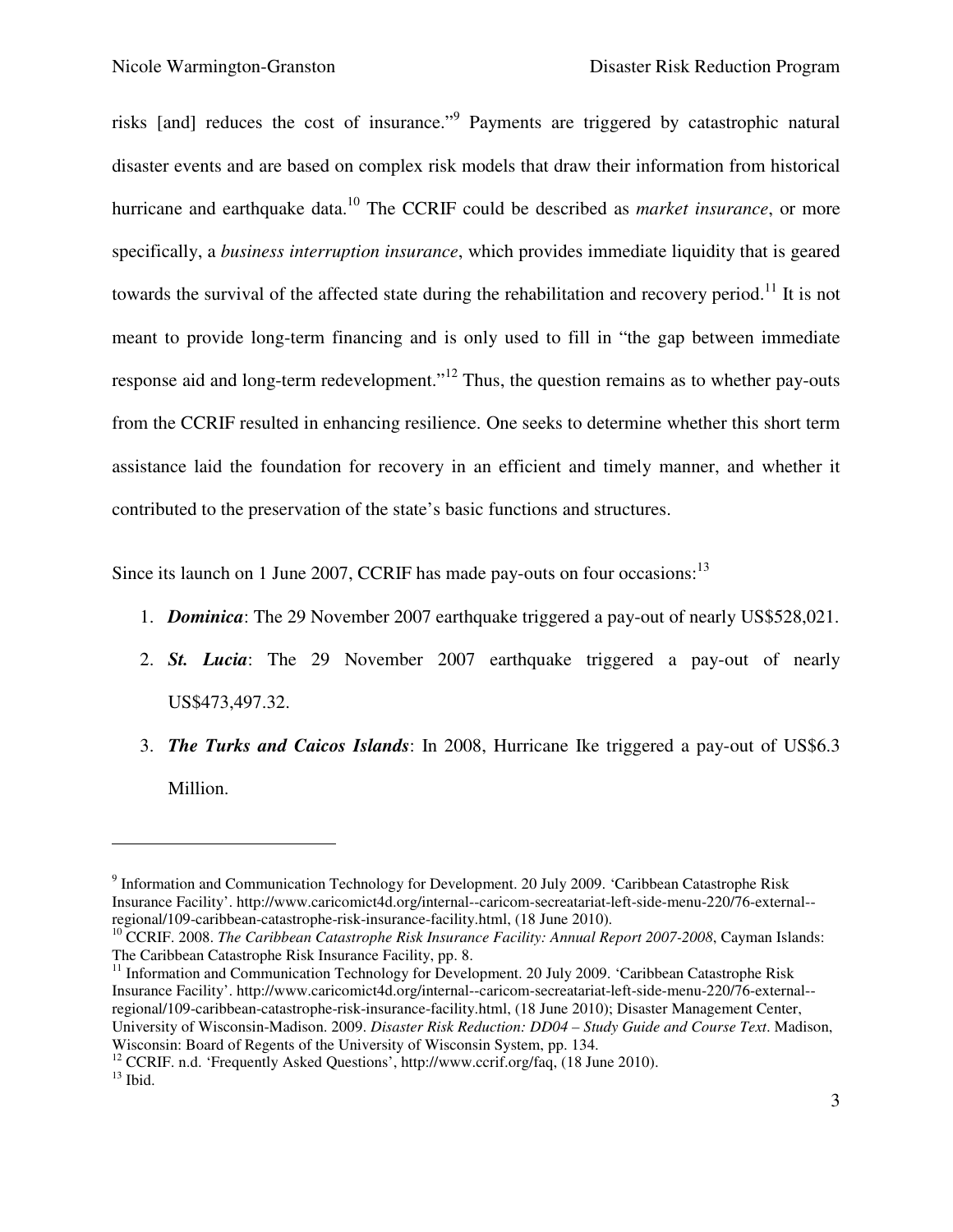4. *Haiti*: The 12 January 2010 earthquake triggered a pay-out of US\$7.75 Million.

#### **Dominica**

The 29 November 2007 earthquake, measuring 7.3 on the Richter scale, had caused some damage in southern Dominica. The CCRIF pay-out was made two weeks after the earthquake – 13 December 2007.<sup>14</sup> There is no information on how the funds were used to build resilience.

#### **St. Lucia**

The same earthquake resulted in damage to northern St. Lucia. The CCRIF pay-out was made less than a month after the earthquake – 12 December 2007.<sup>15</sup> Prime Minister Stephenson King maintained that the funds released to the government would be used to provide and repair infrastructure for the police and fire personnel command centres and other essential locations.<sup>16</sup> Additionally, he mentioned that the funds would be used towards time and productivity lost as a result of the earthquake. There is limited information on how funds were used to build resilience.

#### **Turks and Caicos Islands**

Hurricane Ike, a Category 4 hurricane, hit the Turks and Caicos Islands on the  $6<sup>th</sup>$  and  $7<sup>th</sup>$ of September 2010, passing "immediately to the south of Grand Turk, the largest of the Turk Islands and the seat of government of the Turks and Caicos Islands."<sup>17</sup> This resulted in major damage to Grand Turk in addition to smaller losses to Providenciales, the seat of economic

<sup>&</sup>lt;sup>14</sup> CCRIF. 2008. *The Caribbean Catastrophe Risk Insurance Facility: Annual Report 2007-2008*, Cayman Islands: The Caribbean Catastrophe Risk Insurance Facility, pp. 10.

 $15$  Ibid.

<sup>&</sup>lt;sup>16</sup> Miller, Rebecca. 7 December 2007. 'St. Lucia gets CCRIF Money',

http://www.thevoiceslu.com/local\_news/december/15\_12\_07/St\_Lucia\_gets\_CCRIF\_Money.htm, (18 June 2010). <sup>17</sup> CCRIF. 2009. *The Caribbean Catastrophe Risk Insurance Facility: Annual Report 2008-2009*, Cayman Islands: The Caribbean Catastrophe Risk Insurance Facility, pp. 17.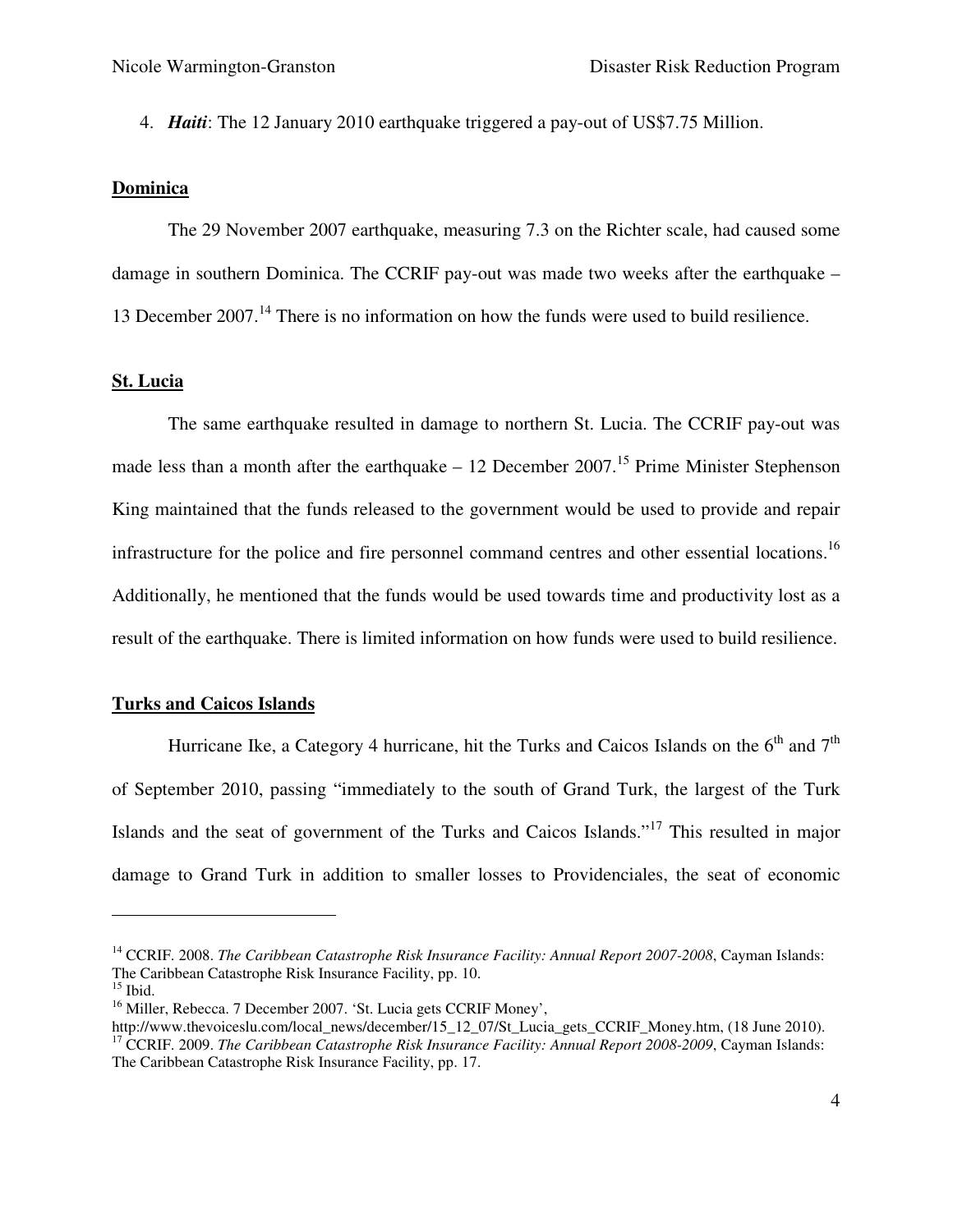activity for this British Overseas Territory, to the northwest of the island chain.<sup>18</sup> The CCRIF pay-out was made a little over three weeks after the hurricane – 30 September 2008.

The funds were used towards meeting the short-term financial needs of the state. According to the Turks and Caicos Weekly News, the government cashed in on its policy because of "the severity of the situation, which has left hundreds of people in Grand Turk and South Caicos homeless."<sup>19</sup> It was reported that "more than 80% of island buildings were damaged during the storm."<sup>20</sup> A Government Statement read that,

"We believe this [the CCRIF pay-out] will focus the effort of the Turks and Caicos Islands and international agencies on the work urgently needed to restore lives to normality...The work of assessing needs and meeting priority requirements in such areas as water, shelter and food is already underway...The economic boost provided by a fully operational Providenciales will make a major contribution to the speedy recovery of sister islands damaged by the storm."<sup>21</sup>

Information on the use of funds is limited.

#### **Haiti**

 $\overline{a}$ 

The 12 November 2010 magnitude 7.0 earthquake caused severe damage to southern Haiti, particularly around Port-au-Prince and its environs. The CCRIF pay-out was made two weeks after the earthquake – 26 January 2010. It resulted in the death of 230,000 people, injuries of another 300,000 and a total of 1 million persons homeless.<sup>22</sup> Policy pay-out was to have been

 $^{20}$  Bly, Laura and Jayne Clarke. 11 September 2008. 'Caribbean islands assess damage from Hurricane Ike', http://www.usatoday.com/travel/news/2008-09-11-hurricane-ike-damage\_N.htm, (18 June 2010);

<sup>21</sup> Turks and Caicos Weekly News. 12 September 2008. '\$6.3million cash injection to rebuild Islands',

<sup>&</sup>lt;sup>18</sup> CCRIF. 2009. *The Caribbean Catastrophe Risk Insurance Facility: Annual Report 2008-2009*, Cayman Islands: The Caribbean Catastrophe Risk Insurance Facility, pp. 18.

 $19$  Turks and Caicos Weekly News. 12 September 2008. '\$6.3million cash injection to rebuild Islands',

http://tcweeklynews.com/clients/tcweeklynews/million-cash-injection-to-rebuild-islands-

p887.htm?twindow=Default&smenu=1&mad=No, (18 June 2010).

http://tcweeklynews.com/clients/tcweeklynews/million-cash-injection-to-rebuild-islands-

p887.htm?twindow=Default&smenu=1&mad=No, (18 June 2010).

 $^{22}$  Associate Press. 10 February 2010. 'Haiti raises earthquake toll to 230,000', http://www.washingtonpost.com/wpdyn/content/article/2010/02/09/AR2010020904447.html, (21 February 2010); The British Broadcasting Corporation (BBC). 12 February 2010. 'Haiti will not die, President Rene Preval insists',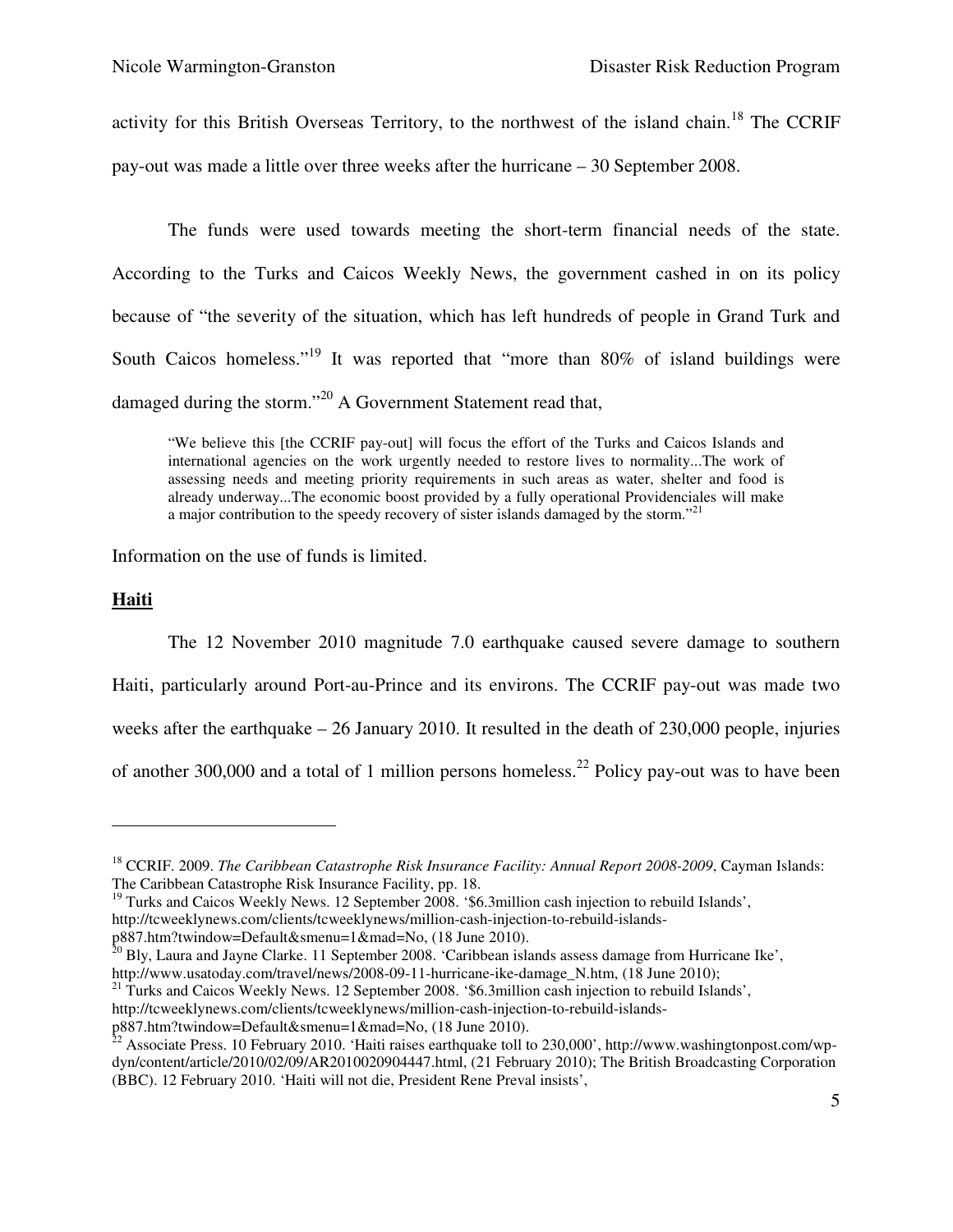"used by the Government of Haiti to pay salaries (police, civil servants etc) as soon as their systems were running."<sup>23</sup> However, the CCRIF has gone above and beyond its usual role as a short-term liquidity facility.

According to the CCRIF,

"the Caribbean Catastrophe Risk Insurance Facility (CCRIF) and the Caribbean Institute for Hydrology and Meteorology (CIMH) will extend support to Haiti in its long-term recovery and reconstruction efforts, particularly in hazard mitigation and future disaster prevention. CCRIF will support CIMH in making available tools and data to help planners and relief workers in Haiti to make better decisions about where to re-settle the citizens of Haiti and re-build infrastructure to minimise people's exposure to flooding and landslides, especially in light of the upcoming hurricane season."<sup>24</sup>

Haiti has been the first to benefit from the collaboration between the CCRIF and the

CIMH. The CIMH has been "running high-resolution weather prediction models over Haiti [and has been] developing simple surface water flow models for key drainage basins to delineate the extent of probable flooding."<sup>25</sup> Such efforts will aid in Haiti's future resilience because they can be used to develop early warning systems, determine the watersheds that are prone to flooding

and inform long-term resettlement and reconstruction planning.

There have been other hazard events throughout the Caribbean that the CCRIF has failed to make pay-outs for, some which have caused medium to severe damage to countries' infrastructures. These include:

http://news.bbc.co.uk/2/hi/americas/8511997.stm, (21 February 2010); Harris, Dan, Martha Raddatz and Michael S. James. 16 January 2010. 'Racing the Clock to Save Haiti Quake Victims amid the Stench of Death', http://abcnews.go.com/WN/HaitiEarthquake/obama-enlists-presidents-haitians-grow-desperate-amid-

slow/story?id=9579651, (21 February 2010).

<sup>&</sup>lt;sup>23</sup> Stichter, Steven and Simon Young. 2010. 'CCRIF: A Innovative Natural Catastrophe Risk Insurance Mechanism for Caribbean Islands',

http://proceedings.esri.com/library/userconf/feduc10/papers/user/esri\_feduc\_2010\_stichter.pdf, (21 June 2010). <sup>24</sup> CCRIF. 6 February 2010. 'CCRIF and CIMH Provide Support for Haiti in its Reconstruction Efforts',

http://www.ccrif.org/news/ccrif-and-cimh-provide-support-haiti-its-reconstruction-efforts, (21 June 2010).  $25$  Ibid.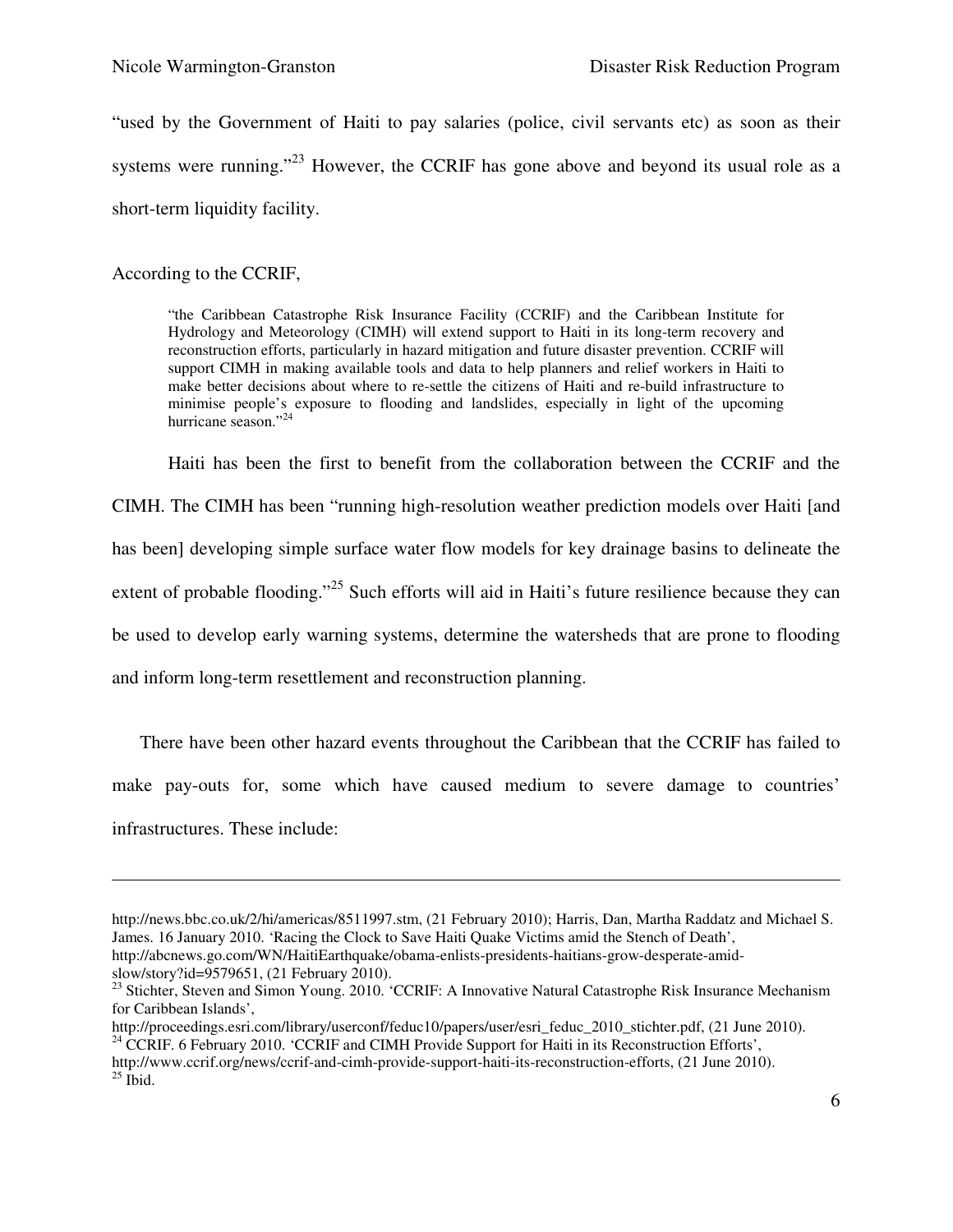- 1. *Barbados*: The 29 November 2007 earthquake
- 2. *Belize*: The 28 May 2009 earthquake
- 3. *Haiti*: On 2 November 2007, Hurricane Noel and on 26 August 2008, Hurricane Gustav
- 4. *Jamaica*: On 19 August 2007, Hurricane Dean and 28 August 2008, Hurricane Gustav
- 5. *St. Vincent and the Grenadines*: The 29 November 2007 earthquake
- 6. *The Bahamas*: In October/November 2007, Hurricane Noel
- 7. *The Cayman Islands*: The 19 January 2010 earthquake
- 8. *The Turks and Caicos Islands*: On 1 September 2008, Hurricane Hanna

#### **Barbados**

 $\overline{a}$ 

The 29 November 2007 earthquake that triggered a pay-out to Dominica and St. Lucia did not do the same for Barbados. The 7.4 magnitude earthquake, which found its origin off the coast of Martinique, resulted in minor damage in Barbados. There were reports of "a section of a house in the central parish of St George [collapsing] while blocks fell from Parliament Buildings in Bridgetown and a building along the country's main shopping street, Broad Street."<sup>26</sup> in addition to cracks in the leachate holding ponds at the Greenland Dumpsite.<sup>27</sup>

A pay-out trigger is determined by the magnitude of the earthquake and the distance between the earthquake's origin and the CCRIF state. According to CCRIF, a non-trigger event is "[any] earthquake event with a body-wave magnitude of greater than 5.7 within a box bounded by the following - Latitude  $2^{\circ}$  and  $41^{\circ}$  N Longitude  $97^{\circ}$  and  $51^{\circ}$  W, but does not generate an index

<sup>&</sup>lt;sup>26</sup> Caribbean News Agency (CANA). 29 November 2007. 'Powerful earthquake jolts Caribbean.'

http://www.cananews.net/news/131/ARTICLE/18617/2007-11-29.html, (10 August 2010).

 $^{27}$  Barbados Free Press. 30 November 2007. 'Barbados Earthquake Damages Greenland Dump Site – Cracks in Leachate Liner.' http://barbadosfreepress.wordpress.com/2007/11/30/barbados-earthquake-damages-greenlanddump-site/, (10 August 2010).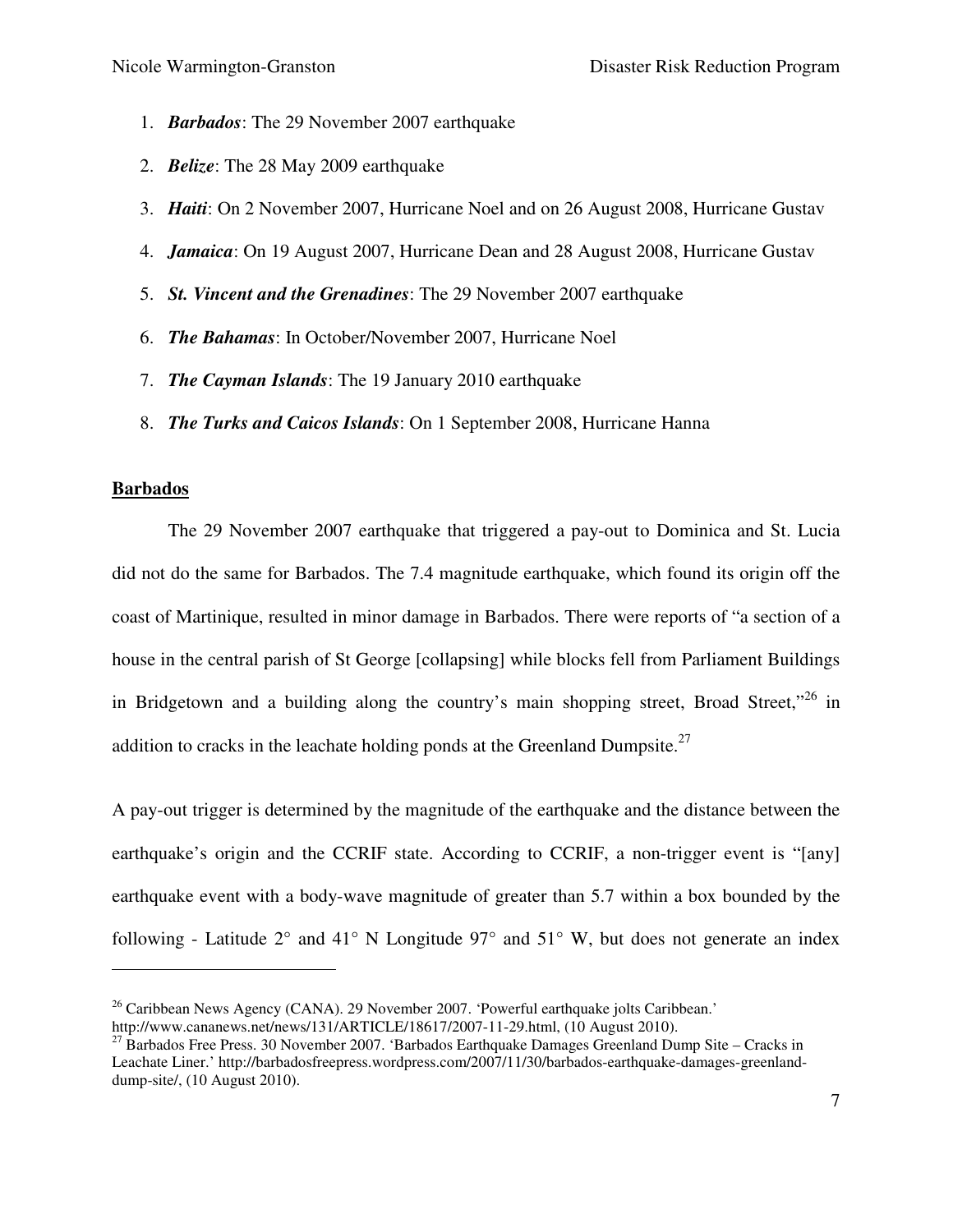value of greater than zero."<sup>28</sup> Therefore, it is clear why St. Lucia and Dominica received a payout and Barbados did not. Both states are relatively close to the earthquake epicentre, while Barbados is much further away and lies outside of the bounded box.

#### **Belize**

 $\overline{a}$ 

On 28 May 2009, a 7.3 magnitude earthquake hit off the coast of Honduras. It was strongly felt in nearby Belize and even resulted in a tsunami watch.<sup>29</sup> It destroyed 5 homes and severely damaged another 25 buildings.<sup>30</sup> In an area called Monkey River there was liquefaction and ground cracking resulting in holes up to 4 feet deep.<sup>31</sup> There were also widespread power outages and bridges near the epicenter that suffered some structural damage.<sup>32</sup> In the city of Independence a water tower toppled and water supply was temporarily cut due to the collapse of a reservoir.<sup>33</sup> According to CCRIF calculations, this should have been a triggering event because it generated an index value of over zero; however, this was not so because "the index value was below the policy attachment point (equivalent to the deductible on a conventional policy) and hence a payment was not triggered."<sup>34</sup>

<sup>32</sup> Cuevas, Freddy. 28 May 2009. '7.1 earthquake hits Honduras, Belize.' In *The Huffington Post*, http://www.huffingtonpost.com/2009/05/28/71-earthquake-hits-hondur\_n\_208491.html, (10 August 2010). <sup>33</sup> Cuevas, Freddy. 28 May 2009. '7.1 earthquake hits Honduras, Belize.' In *The Huffington Post*, http://www.huffingtonpost.com/2009/05/28/71-earthquake-hits-hondur\_n\_208491.html, (10 August 2010); CCRIF. 2009. *The Caribbean Catastrophe Risk Insurance Facility: Annual Report 2008-2009*, Cayman Islands: The Caribbean Catastrophe Risk Insurance Facility, pp. 23.

<sup>28</sup> CCRIF. 2008. *The Caribbean Catastrophe Risk Insurance Facility: Annual Report 2007-2008*, Cayman Islands: The Caribbean Catastrophe Risk Insurance Facility, pp. 9.

<sup>29</sup> CCRIF. 2009. *The Caribbean Catastrophe Risk Insurance Facility: Annual Report 2008-2009*, Cayman Islands: The Caribbean Catastrophe Risk Insurance Facility, pp. 22.

<sup>30</sup> Cuevas, Freddy. 28 May 2009. '7.1 earthquake hits Honduras, Belize.' In *The Huffington Post*,

http://www.huffingtonpost.com/2009/05/28/71-earthquake-hits-hondur\_n\_208491.html, (10 August 2010).

<sup>31</sup> CCRIF. 2009. *The Caribbean Catastrophe Risk Insurance Facility: Annual Report 2008-2009*, Cayman Islands: The Caribbean Catastrophe Risk Insurance Facility, pp. 23.

<sup>&</sup>lt;sup>34</sup> CCRIF. 2009. *The Caribbean Catastrophe Risk Insurance Facility: Annual Report 2008-2009*, Cayman Islands: The Caribbean Catastrophe Risk Insurance Facility, pp. 22.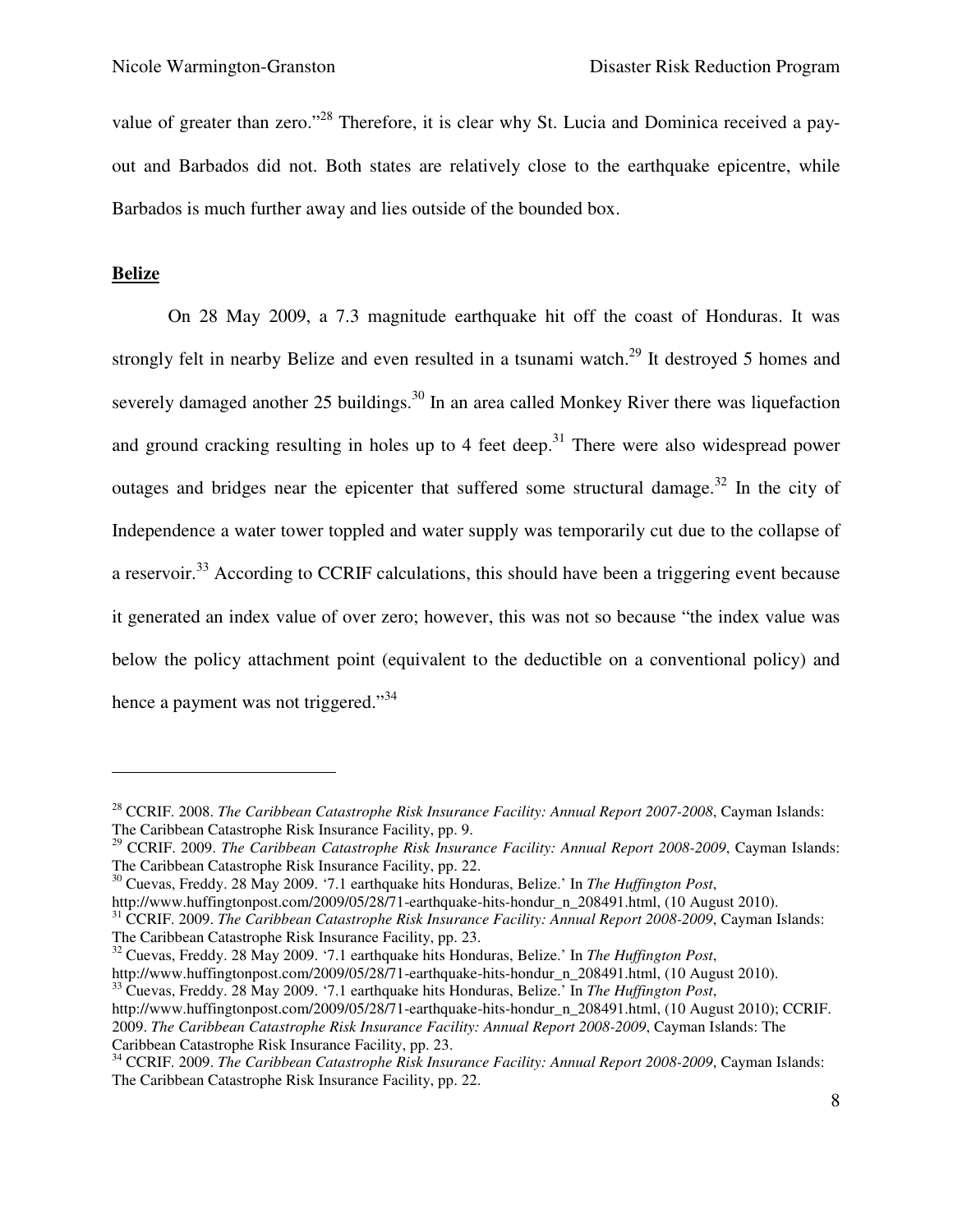#### **Haiti**

 Hurricane Noel made landfall in Haiti as a Tropical Storm on 2 November 2007. Heavy rains caused flooding and mudslides that destroyed or damaged 5,000 homes, killed at least 73 persons, and displaced another  $14,000$  persons.<sup>35</sup> The CCRIF, like any insurance company, makes pay-outs based on loss estimates. The CCRIF uses "an index or model in which hazard levels…are used as a proxy for losses."<sup>36</sup> As it relates to hurricanes, the index or model used is based on the distance of the hurricane from the territory, its intensity, and storm surge and waves.<sup>37</sup> A pay-out was not made because CCRIF policies only make payments for losses associated with the wind speed of the storm.<sup>38</sup> Tropical Storm Noel had minimal wind speeds and damage was due to heavy rainfall and flooding, factors that are not accounted for in the index/model or policies.<sup>39</sup>

 Hurricane Gustav made landfall in Haiti as a Category 1 hurricane on 26 August 2008.<sup>40</sup> It resulted in heavy rainfall and triggered landslides and flooding. In the aftermath of the hurricane, it was found that 77 persons died and another 7,200 persons were displaced.<sup>41</sup> In addition, there

<sup>35</sup> Brown, Daniel. 29 February 2008. *Tropical Cyclone Report: Hurricane Noel (AL162007), 28 October-2 November 2007*. http://www.nhc.noaa.gov/pdf/TCR-AL162007\_Noel.pdf, (5 August 2010); Marte, German. 31 October 2007. *Caribbean deaths mount in wake of Tropical Storm Noel*,

http://uk.reuters.com/article/homepageCrisis/idUKN31308688.\_CH\_.242020071031, (5 August 2010); Pan American Health Organization (PAHO). 2 November 2007. *Special Report: Haiti.*

http://www.reliefweb.int/rw/RWFiles2007.nsf/FilesByRWDocUnidFilename/EGUA-78VNYDfull\_report.pdf/\$File/full\_report.pdf, (5 August 2010).

<sup>37</sup> Ibid; CCRIF. 2008. *The Caribbean Catastrophe Risk Insurance Facility: Annual Report 2007-2008*, Cayman Islands: The Caribbean Catastrophe Risk Insurance Facility, pp. 10.

<sup>36</sup> CCRIF. n.d. 'About Us'. http://www.ccrif.org/content/about-us, (5 August 2010).

<sup>38</sup> Ibid. <sup>39</sup> Ibid.

 $^{40}$  Associated Press. 28 August 2008. 'Death Toll 59 and Rising as Gustav threatens to Slam Gulf Coast.' http://www.foxnews.com/story/0,2933,410462,00.html, (10 August 2010).

<sup>&</sup>lt;sup>41</sup> Beven II, John and Todd B. Kimberlain. 22 January 2009. 'Tropical Cyclone report: Hurricane Gustav (AL072008), 25 August – 4 September 2008.' http://www.nhc.noaa.gov/pdf/TCR-AL072008\_Gustav.pdf, (10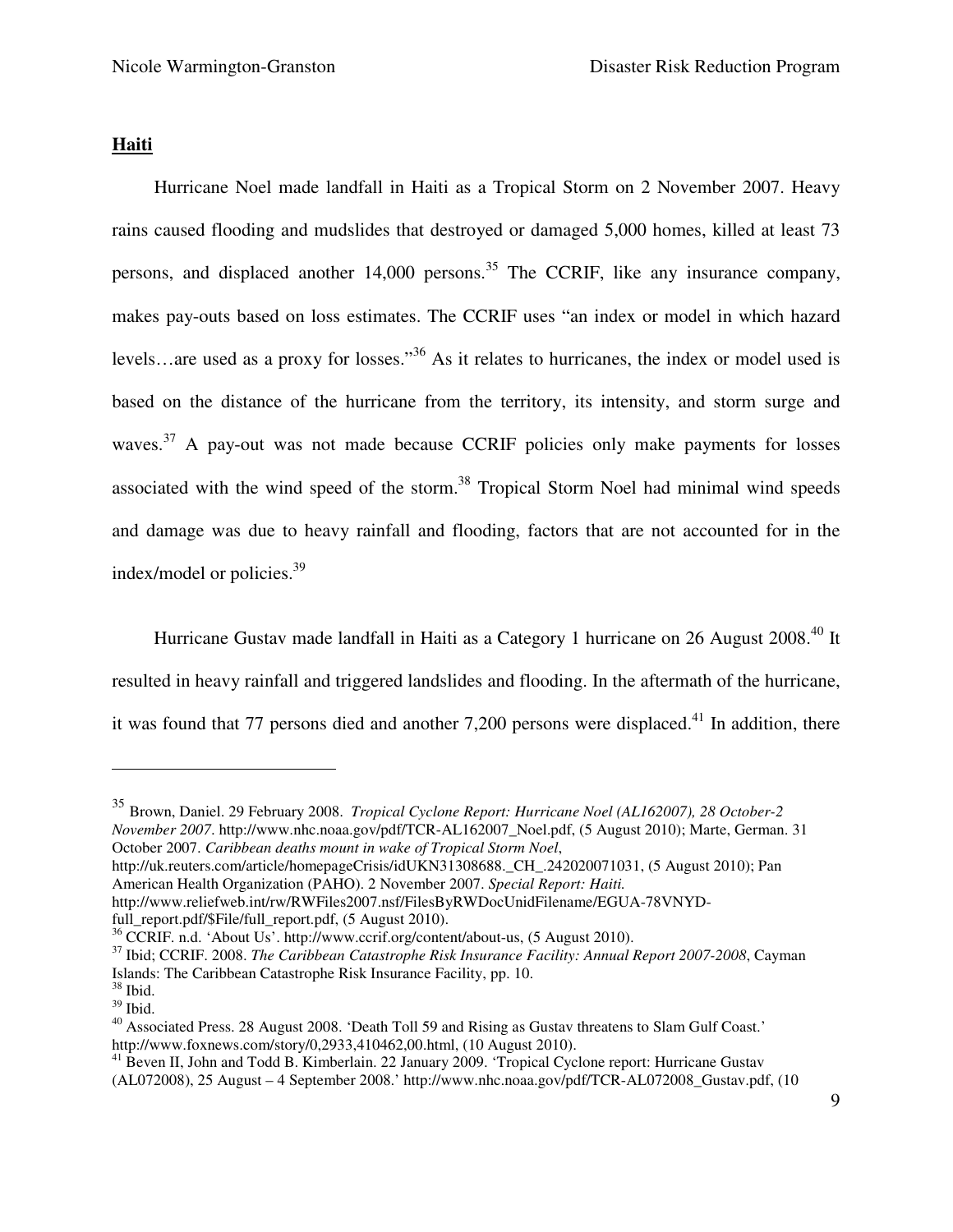was severe property damage amounting to 2,100 homes destroyed and another 8,150 damaged.<sup>42</sup> CCRIF did not make a pay-out because of Gustav's lower classification and, like Hurricane Noel, relatively low wind speeds.<sup>43</sup> Wind speed is the determining factor for the CCRIF index/model or policies.

#### **Jamaica**

 Hurricane Dean, a category 4 hurricane, hit Jamaica on 19 August 2007 causing an estimated 50% reduction in the 2007 expected economic growth and a 2% increase in inflation.<sup>44</sup> The total economic impact was estimated to be US\$327 Million.<sup>45</sup> A pay-out was not made because CCRIF analysed that the hurricane travelled beyond the trigger point. A non-trigger event is a "Tropical Cyclone event which moves within 230 km of any measuring point of any CCRIF member but does not generate an index value of greater than zero."<sup>46</sup> Overall, the CCRIF determined that the eye of the hurricane travelled far south of the island and produced category 1 winds or lower, which did not produce the index needed for a pay-out. $47$ 

Hurricane Gustav hit Jamaica as a Tropical Storm on 28 August 2010. It resulted in an estimated JA\$3 Billion in damages to road networks<sup>48</sup>, 10 deaths<sup>49</sup>, and passed over the main

August 2010); Relief Web. 28 August 2008. 'Haiti: IOM aids hurricane Gustav victims.'

http://www.reliefweb.int/rw/rwb.nsf/db900SID/LSGZ-7J4CD6?OpenDocument&rc=2, (10 August 2010).  $42$  Ibid.

<sup>43</sup> CCRIF. 2009. *The Caribbean Catastrophe Risk Insurance Facility: Annual Report 2008-2009*, Cayman Islands: The Caribbean Catastrophe Risk Insurance Facility, pp. 14.

<sup>44</sup> Caribbean Policy Research Institute. 2008. *Resilience Potential: Assessing Jamaica's "Bounce-Back" from Hurricane Dean*. http://www.undp.org.cu/crmi/docs/capri-jamdeaneval-bp-2008-en.pdf, (11 February 2010) <sup>45</sup> CCRIF. 2008. *The Caribbean Catastrophe Risk Insurance Facility: Annual Report 2007-2008*, Cayman Islands: The Caribbean Catastrophe Risk Insurance Facility, pp. 14.

<sup>46</sup> Ibid, pp. 9.

 $47$  Ibid, pp. 9, 11.

<sup>48</sup> The Jamaica Gleaner. 1 September 2008. '\$3b damage - Gustav devastates road network - Full assessment pending.' http://www.jamaica-gleaner.com/gleaner/20080901/lead/lead1.html, (5 August 2010).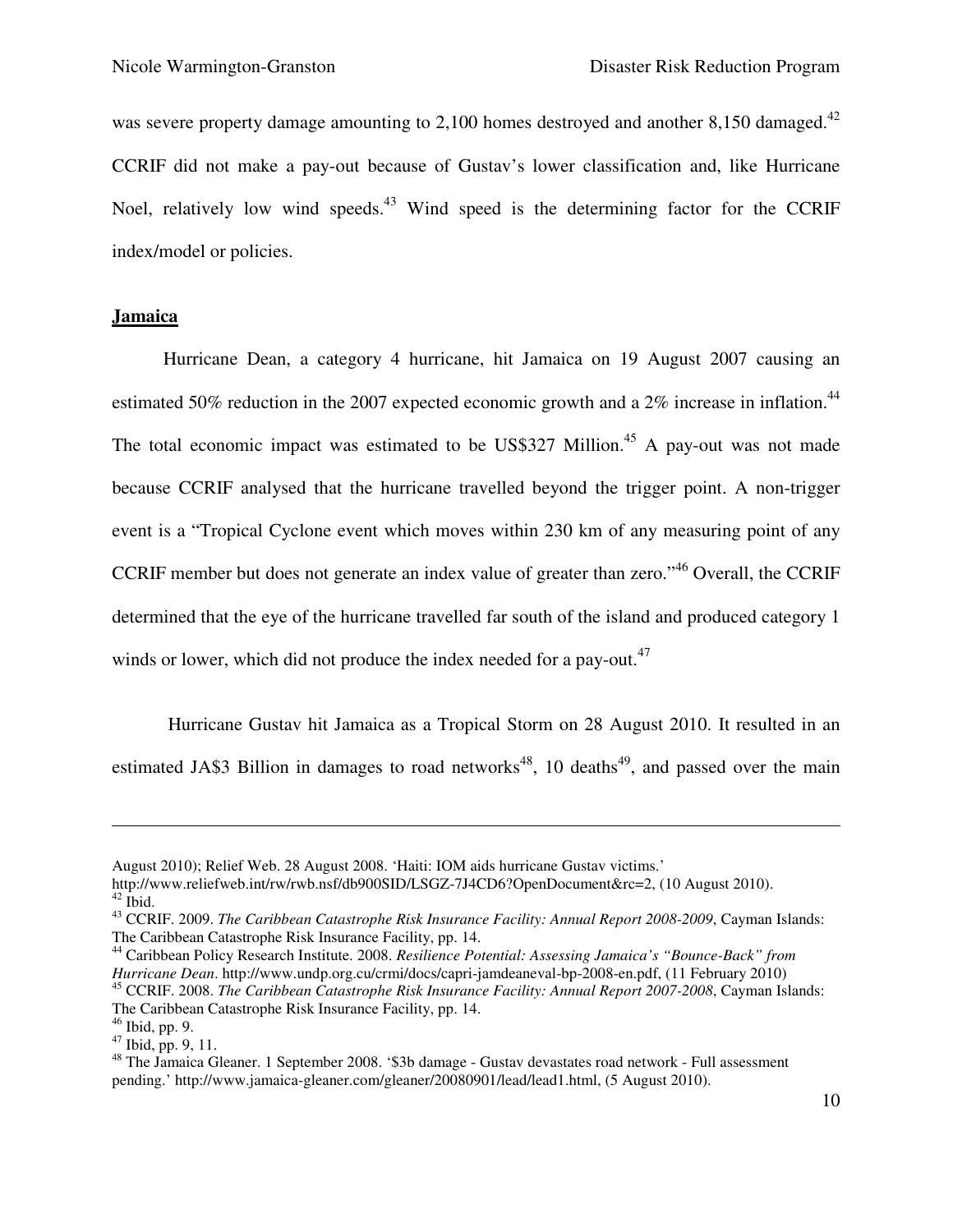economic and population centre of Jamaica: Kingston. However, a pay-out was not made because the CCRIF reported that "the relatively low wind speeds and small size of Gustav meant that wind-related losses estimated via the parametric formulae in the CCRIF policies were below the payout threshold."<sup>50</sup>

#### **St. Vincent and the Grenadines**

The 29 November 2007 earthquake did not trigger a pay-out to St Vincent and the Grenadines for the same reason it did not for the Barbados. Although the magnitude of the earthquake exceeded the 5.7 magnitude minimum for a pay-out, St. Vincent and the Grenadines lie outside of the vector box used to calculate the index. Additionally, the earthquake only "slightly damaged some homes and water pipes in…St Vincent."<sup>51</sup> These factors therefore explain non-payment.

#### **The Bahamas**

-

Hurricane Noel hit the Bahamas as a Tropical Storm on 1 November 2007. It brought with it heavy rainfall and flooding in all the islands along the chain, most notably Long Island, Abaco Island and Exuma.<sup>52</sup> The disaster led to one death, the displacement of approximately

 $49$  Dionne Rose. 3 September 2008. 'Gustav rocks the boat - Cruise calls affected, hotel bookings not so much', In *The Jamaica Gleaner*, http://www.jamaica-gleaner.com/gleaner/20080903/business/business3.html, (5 August 2010).

<sup>50</sup> CCRIF. 2009. *The Caribbean Catastrophe Risk Insurance Facility: Annual Report 2008-2009*, Cayman Islands: The Caribbean Catastrophe Risk Insurance Facility, pp. 14.

 $51$  The Guardian. 30 November 2007. 'One dead as earthquake rocks the Caribbean.'

http://www.guardian.co.uk/world/2007/nov/30/france.naturaldisasters, (11 August 2010).

<sup>&</sup>lt;sup>52</sup> The International Federation of Red Cross and Red Crescent Societies. 3 November 2007. 'The Bahamas: Hurricane Noel.' http://www.reliefweb.int/rw/RWFiles2007.nsf/FilesByRWDocUnidFilename/RMOI-78MLUUfull\_report.pdf/\$File/full\_report.pdf, pp. 2 (11 August 2010).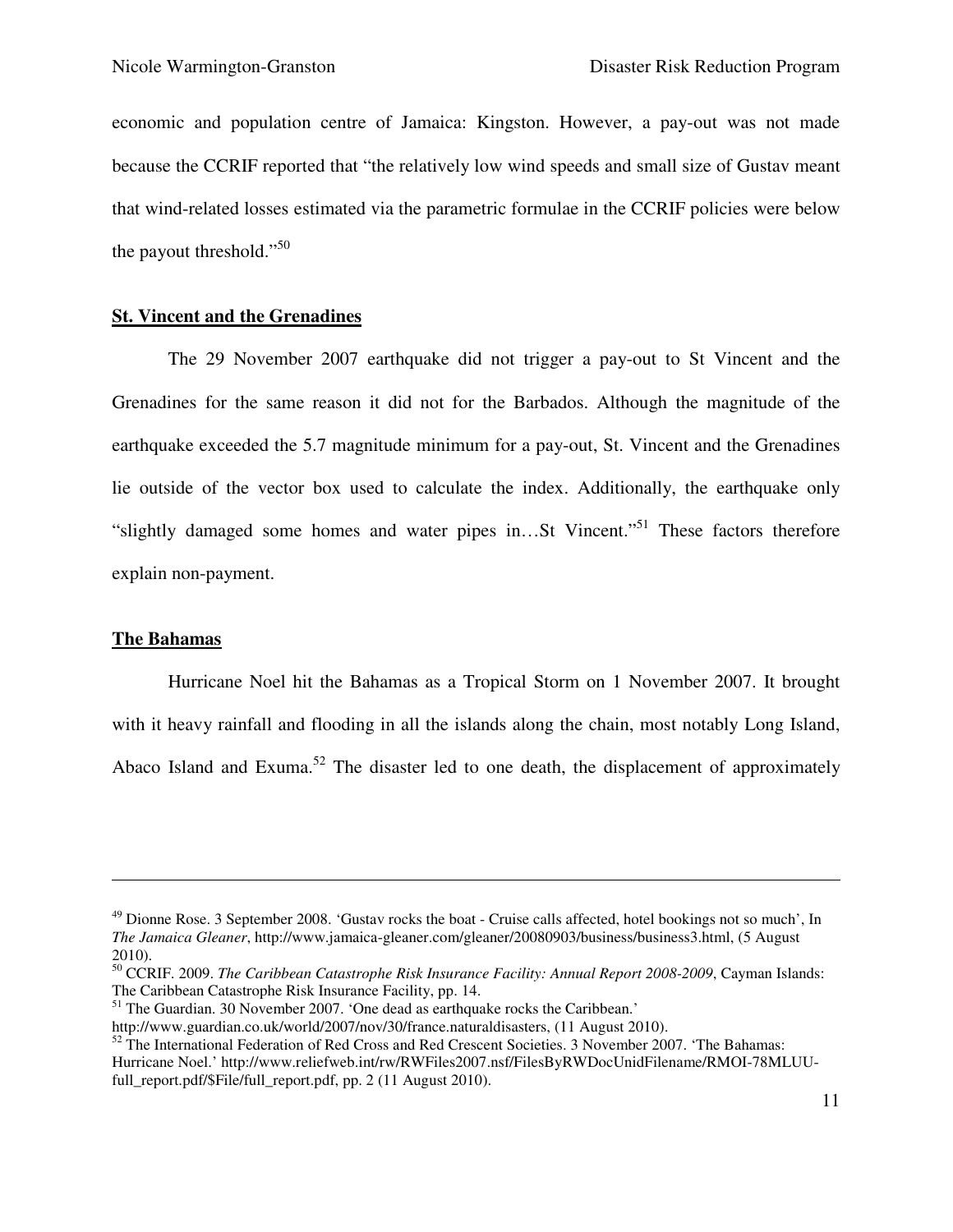16,000 people and severe damage to six schools and an airport.<sup>53</sup> Even with this devastation, the CCRIF did not make a pay-out because calculations are made via tropical storm wind strength and not the amount of rainfall. It was stated that "small losses were estimated from the CCRIF index model…for the Bahamas (generated at the measuring point in Nassau), but these losses were below the policy deductible…and therefore did not cause [the] policy to pay out."<sup>54</sup>

#### **The Cayman Islands**

A 5.9 magnitude earthquake hit the Cayman Islands on 19 January 2010. It was widely felt but, did not result in any major damage other than a loss in telecommunication services for a short period of time.<sup>55</sup> While the magnitude of the earthquake is about the level to trigger payment and it was located within the bounded box, a pay-out was not made because "it produced an Index Value of zero."<sup>56</sup>

#### **The Turks and Caicos Islands**

 $\overline{a}$ 

On 1 September 2008, Hurricane Hanna brought with it heavy rainfall and strong winds throughout the island chain. This resulted in intense flooding in Providenciales and in Five

http://www.cbc.ca/world/story/2007/11/02/hurricane-noel.html, (11 August 2010); Bahamas Information Service. 4 November 2007. 'Assessments and Relief Ongoing in the Aftermath of Tropical Storm Noel.'

<sup>53</sup> CBC News. 2 November 2007. 'Hurricane Noel loses strength as it heads for Canada.'

http://www.bahamas.gov.bs/bahamasweb2/home.nsf/a2adf3d1baf5cc6e06256f03005ed59c/a854ddb178453e538525 738a005ffa48!OpenDocument, (11 August 2010); Caribbean Red Cross Societies. 8 November 2007. 'Bahamas Red Cross starts relief efforts after Noel'. In *Relief Web*, http://www.reliefweb.int/rw/rwb.nsf/db900sid/KHII-78S2ET?OpenDocument&rc=2&cc=bhs, (11 August 2010).

<sup>54</sup> CCRIF. 2008. *The Caribbean Catastrophe Risk Insurance Facility: Annual Report 2007-2008*, Cayman Islands: The Caribbean Catastrophe Risk Insurance Facility, pp. 10.

<sup>&</sup>lt;sup>55</sup> The Huffington Post. 19 November 2010. 'Cayman Islands Earthquake: 5.8 Quake hits south of Cuba.' http://www.huffingtonpost.com/2010/01/19/cayman-islands-earthquake\_n\_428085.html, (11 August 2010).

<sup>56</sup> CCRIF. 2010. *The Caribbean Catastrophe Risk Insurance Facility: Quarterly Report 1 December 2009-28 February 2010*, Cayman Islands: The Caribbean Catastrophe Risk Insurance Facility, pp. 5.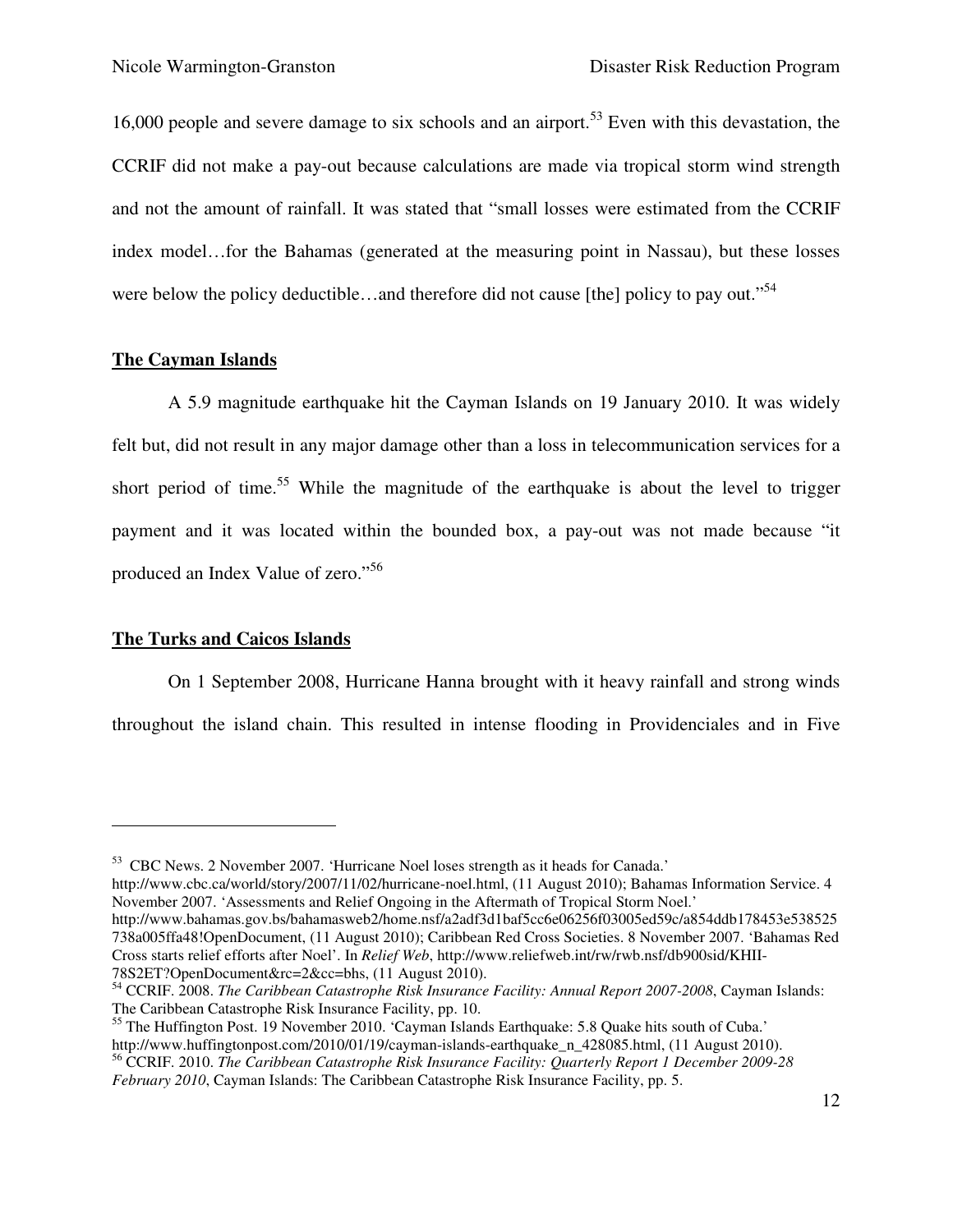Cays.<sup>57</sup> There were reports of minor roof damage in some areas, along with moderate to severe damage to roads and bridges.<sup>58</sup> It did not trigger a pay-out because "the relatively low wind speeds of Hanna meant that wind-related losses estimated via the parametric formulae in the CCRIF policies were below the payout threshold (representing the policy deductible) in TCI."<sup>59</sup>

The limited available information on the use and effectiveness of the CCRIF funds as well as non-payment of deductibles for certain hazard events leaves one to believe that Risk Transfer instruments while important can only serve as a complement to the other components of Disaster Risk Reduction (DRR). It cannot replace proper DRR planning, tools and practice. Therefore, one contends that the CCRIF is moving in the right direction by partnering with other organisations so as to better develop DRR planning, tools, and practices that may lead to increased resilience within the Anglo-Caribbean. So far the CCRIF have partnered with other regional and international organisations to do just that. There are partnerships with CDEMA, CIMH, the United Nations Economic Commission for Latin America and the Caribbean (UNECLAC), and the University of the West Indies Disaster Risk Reduction Centre.<sup>60</sup>

#### *CCRIF and CDEMA*

According to the Memorandum of Understanding between these organisations, their partnership should amount to addressing "some shortcomings in existing financial disaster management systems and to ameliorate the effects of increasing demands on CDERA through

-

<sup>57</sup> Brown, Daniel and Todd Kimberlain. 17 December 2008. 'Tropical Cyclone Report: Hurricane Hanna (AL082008), 28 August-7 September 2008.' http://www.nhc.noaa.gov/pdf/TCR-AL082008\_Hanna.pdf, pp. 4 (11 August 2010).

 $58$  Ibid.

<sup>59</sup> CCRIF. 2009. *The Caribbean Catastrophe Risk Insurance Facility: Annual Report 2008-2009*, Cayman Islands: The Caribbean Catastrophe Risk Insurance Facility, pp. 16.

<sup>60</sup> CCRIF. n.d. 'Partnerships'. http://www.ccrif.org/content/partnerships, (18 June 2010).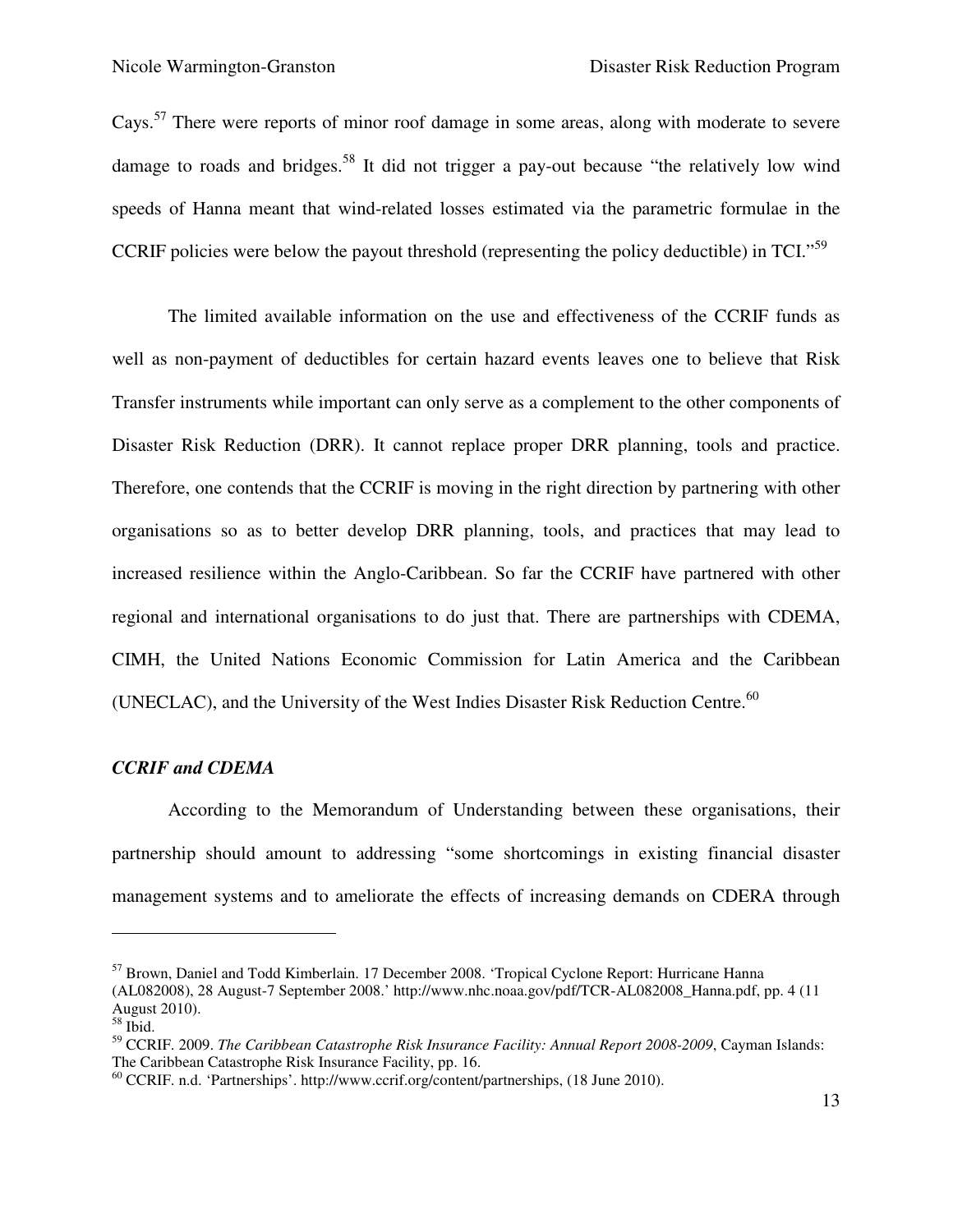the implementation of Comprehensive Disaster Management Framework."<sup>61</sup> The CDM Framework seeks to achieve Disaster Risk Reduction (DRR) through proper Disaster Risk Management (DRM) that is based on "a more programme based approach (PBA) with an emphasis on results based management."<sup>62</sup>

The objectives of the partnership is threefold: (1) to study the CCRIF model in order to better develop risk modelling and risk transfer tools in the Caribbean; (2) to enhance capacity through the introduction of new products and strategies that will aid "in better understanding and financing catastrophe risk exposures."<sup>63</sup>

#### *CCRIF and CIMH*

 $\overline{a}$ 

According to the CCRIF, this partnership should amount to the CIMH supporting "the development of an extreme weather monitoring network which will record extreme rainfall and wind events and act as the verification network for CCRIF parametric policies."<sup>64</sup> The excess rainfall product, based on a specialised hazard model, "will utilise the rainfall amounts generated by the model as the parameter which triggers coverage."<sup>65</sup> It was launched on 25 February

<sup>63</sup> CCRIF and CDEMA. 19 August 2009. 'Memorandum of Understanding: Caribbean Catastrophe Risk Insurance Facility (CCRIF) and Caribbean Disaster Emergency Response Agency (CDERA)'.

 $^{64}$  CCRIF. n.d. 'Partnerships'. http://www.ccrif.org/content/partnerships, (11 August 2010).

<sup>&</sup>lt;sup>61</sup> CCRIF and CDEMA. 19 August 2009. 'Memorandum of Understanding: Caribbean Catastrophe Risk Insurance Facility (CCRIF) and Caribbean Disaster Emergency Response Agency (CDERA)'.

http://www.ccrif.org/sites/default/files/MOU\_CDEMABriefAug19.pdf, (21 July 2010).

 $62$  PreventionWeb. 2006. 'Comprehensive Disaster Management (CDM) Strategy and Programme Framework 2007-2012'. http://www.preventionweb.net/english/professional/publications/v.php?id=9216, (21 July 2010).

http://www.ccrif.org/sites/default/files/MOU\_CDEMABriefAug19.pdf, (21 July 2010); CCRIF. 2009. "CCRIF and CDERA Create Partnership for Natural Disaster Management". In *CCRIF News* Vol. 1 No. 1 (September 2009), pp.1.

<sup>&</sup>lt;sup>65</sup> CCRIF. n.d. 'Frequently Asked Questions: Will CCRIF have a new product involving excess rainfall coverage in the near future?' http://www.ccrif.org/node/85, (11 August 2010).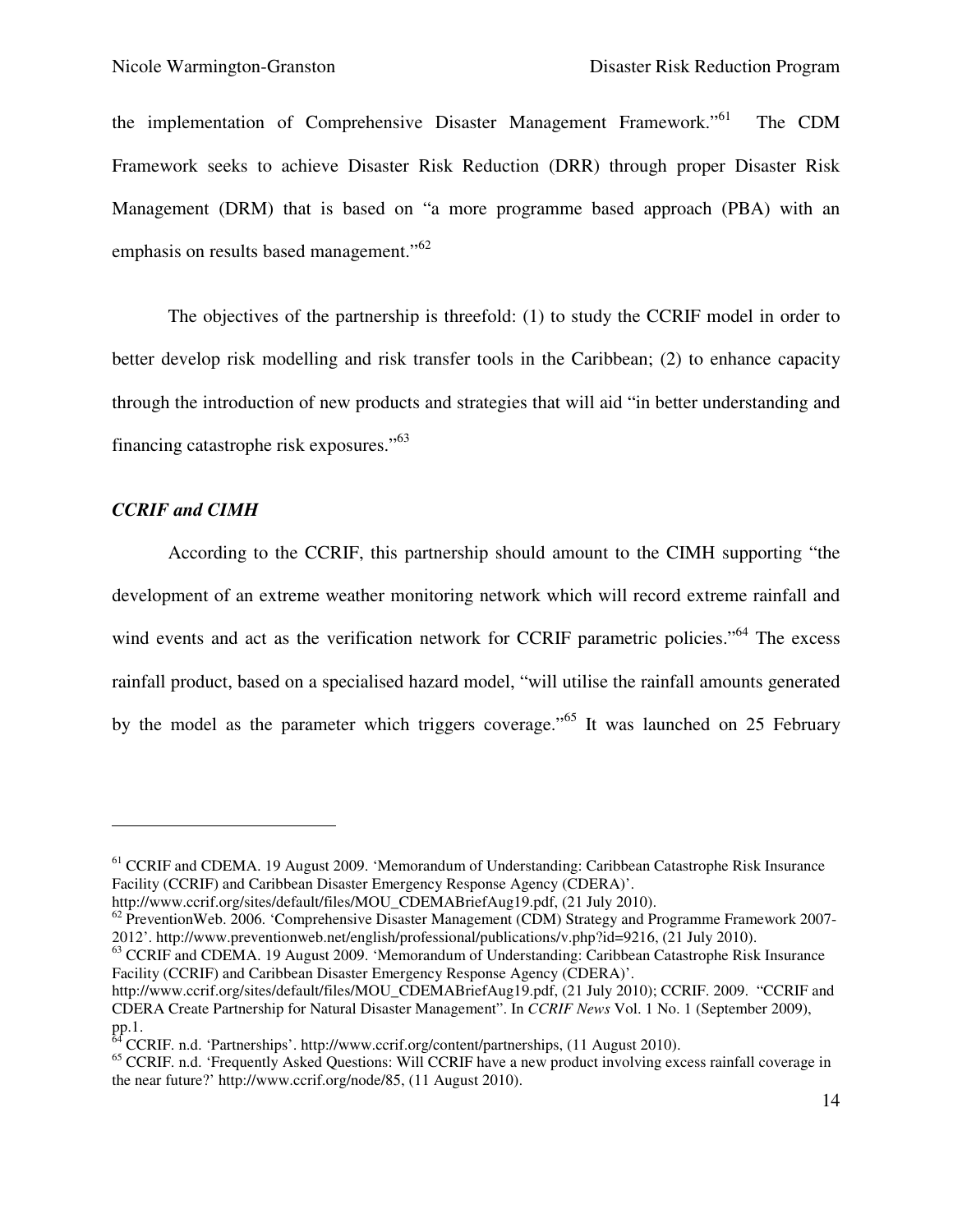$2010^{66}$ , making it available for the 2010/2011 policy period. The basis of the product is to reduce the economic losses associated with excess rainfall.<sup>67</sup>

This is a welcomed development because the present Value Index model for hurricanes and tropical storms rests solely on distance and wind speed. Much of the damage to CCRIF states are a result of flooding and heavy rainfall, as evidenced by the cases presented earlier. Therefore, by developing a separate excess rainfall model CCRIF states will be able to better manage and prepare for these events.

#### *CCRIF and UNECLAC*

<u>.</u>

The partnership between these organisations seeks "to facilitate capacity building and to develop strategies for mitigating the physical and socio-economic impacts of natural disasters, such as hurricanes and earthquakes, on countries in the region."<sup>68</sup> More specifically, it

"will enable the countries of the region to benefit from the development and enhancement of a knowledge base for key natural hazard risks; regional studies concerning the economics of climate change and the impact of natural disasters on particular sectors such as tourism; decision-making tools which might be developed by CCRIF and/or ECLAC to assist in mitigating the economic impacts of natural catastrophes; and climate change adaptation strategies to facilitate decision making across the region."<sup>69</sup>

Their collaboration on loss assessment and modelling was signed on 23 February 2010. This partnership is currently working on two projects: the first is the Regional Knowledge Development Component discussed above and the second is the Economics of Climate Adaptation (ECA), which aims at applying this methodology to the Caribbean region in order to

<sup>66</sup> CCRIF. 24 February 2010. 'CCRIF and CIMH to launch excess rainfall model for new insurance policy.'

http://www.ccrif.org/news/ccrif-and-cimh-launch-excess-rainfall-model-new-insurance-policy, (11 August 2010).  $67$  Ibid.

<sup>68</sup> CCRIF. n.d. 'Partnerships'. http://www.ccrif.org/content/partnerships, (11 August 2010).

<sup>69</sup> CCRIF. 2010. *The Caribbean Catastrophe Risk Insurance Facility: Quarterly Report 1 December 2009-28* 

*February 2010*, Cayman Islands: The Caribbean Catastrophe Risk Insurance Facility, pp. 10.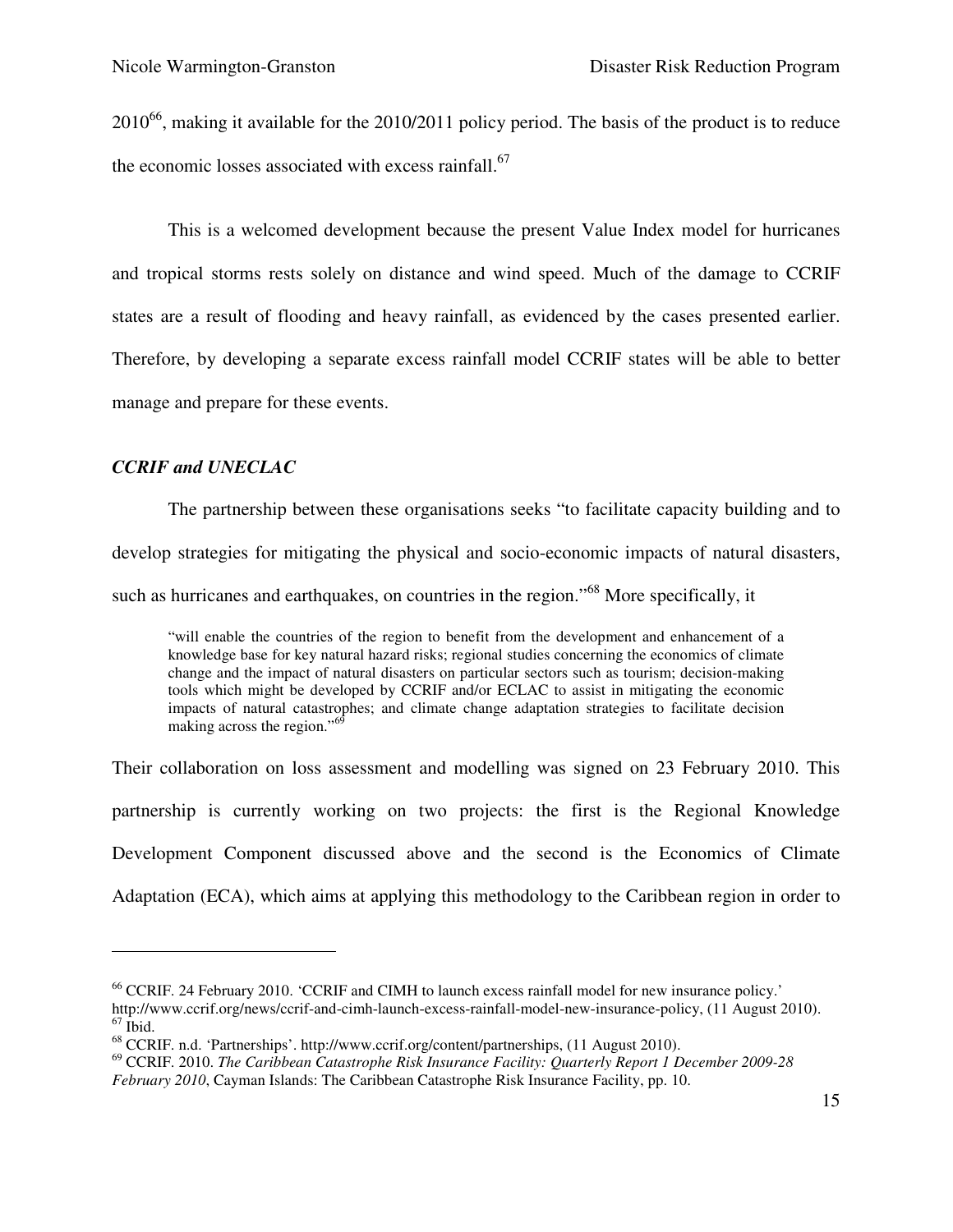cultivate comprehensive CCA strategies.<sup>70</sup> The CCRIF argues that such collaboration will help CCRIF states to adopt DRR policies that will mitigate and minimise the physical, environmental and socioeconomic effects of disasters that tend to overwhelm the economies of Small Island Developing States (SIDS) like those in the Caribbean.<sup>71</sup>

#### *CCRIF and UWIDRR Centre*

-

In 2009, the UWI Disaster Risk Reduction Centre, with the help of the CCRIF, received external funding from the World Bank to develop a Caribbean Risk Atlas. The Risk Atlas is aimed at building "capacity in natural hazard risk assessment [and will be used to] develop risk models for flooding, windstorms and earthquakes."<sup>72</sup> The CCRIF's catastrophe modelling and data has been made available to the UWI DRR Centre, and in return, data developed for the Risk Atlas will be used in future models used by the CCRIF.<sup>73</sup>

These partnerships, as a whole, effectively cover the main phases of DRM – Risk Identification, Risk Reduction, Risk Transfer and Financing, and Adverse Event Management, and Recovery. Therefore, they have provided Caribbean states with the tools necessary to bounce back quickly from a disaster, which is essentially the basis of resilience. Given the efforts taken by these organisations and national governments, these strategies will fail to strengthen regional resilience only if there is a lack of:

<sup>70</sup> CCRIF. 2009. *The Caribbean Catastrophe Risk Insurance Facility: Quarterly Report 1 September 2009-30 November 2009*, Cayman Islands: The Caribbean Catastrophe Risk Insurance Facility, pp. 6.

<sup>&</sup>lt;sup>71</sup> CCRIF. 22 February 2010. 'CCRIF and ECLAC create partnership for disaster risk reduction.'

http://www.ccrif.org/news/ccrif-and-eclac-create-partnership-disaster-risk-reduction, (11 August 2010).

<sup>72</sup> Lynch, Lloyd and Walter Salazar. n.d. *Earthquake Risk Reduction Initiatives in the Caribbean ppt***.**  http://www.globalquakemodel.org/system/files/Regional%20Initiatives%20-%20Caribbean 0.pps, slide 21 (11) August 2010).

<sup>&</sup>lt;sup>73</sup> Ibid; CCRIF. n.d. 'Partnerships'. http://www.ccrif.org/content/partnerships, (11 August 2010).